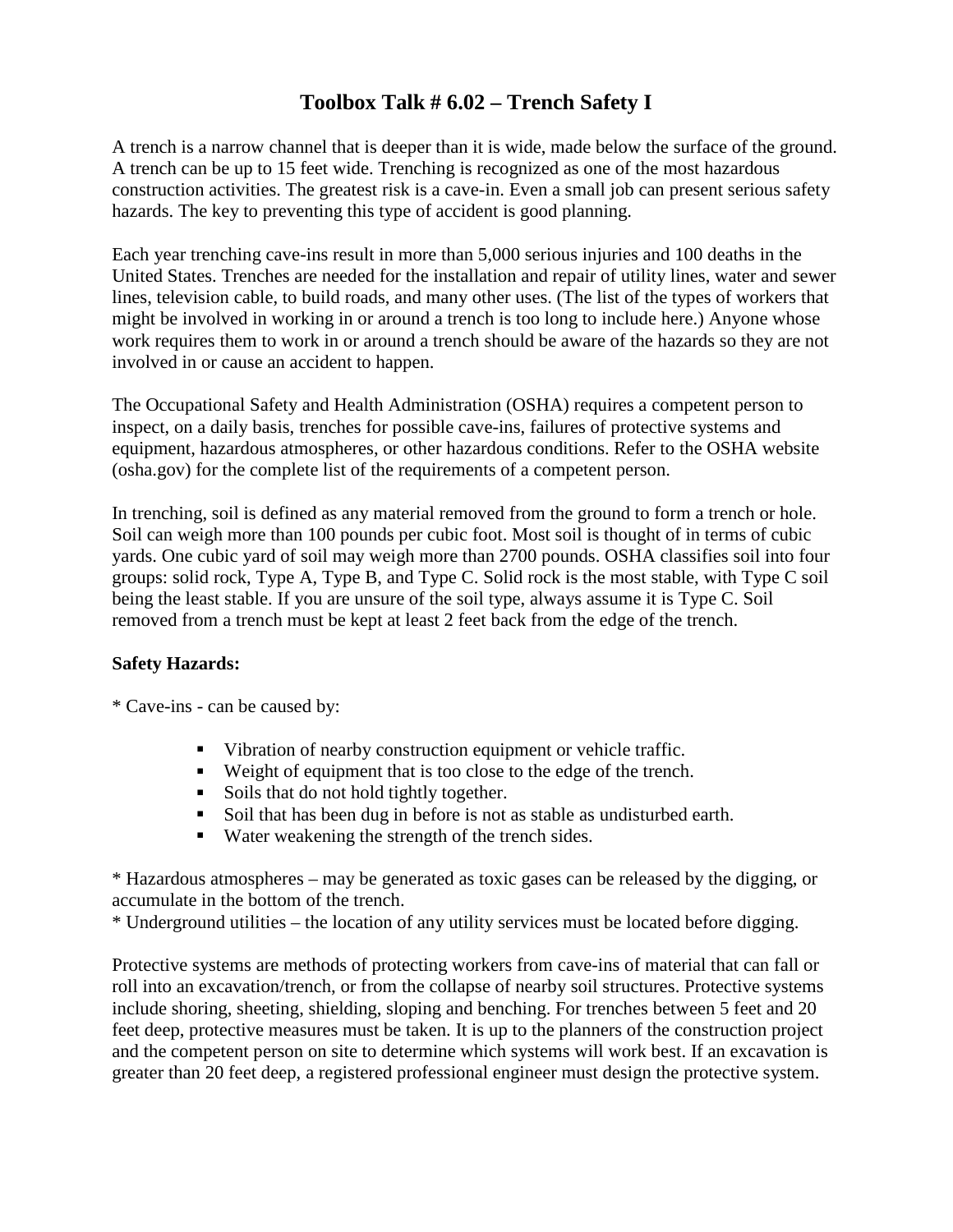Trenches deeper than 4 feet must have a way to get in and out (access and egress), usually a ladder, for every 25 feet of horizontal travel within the trench.